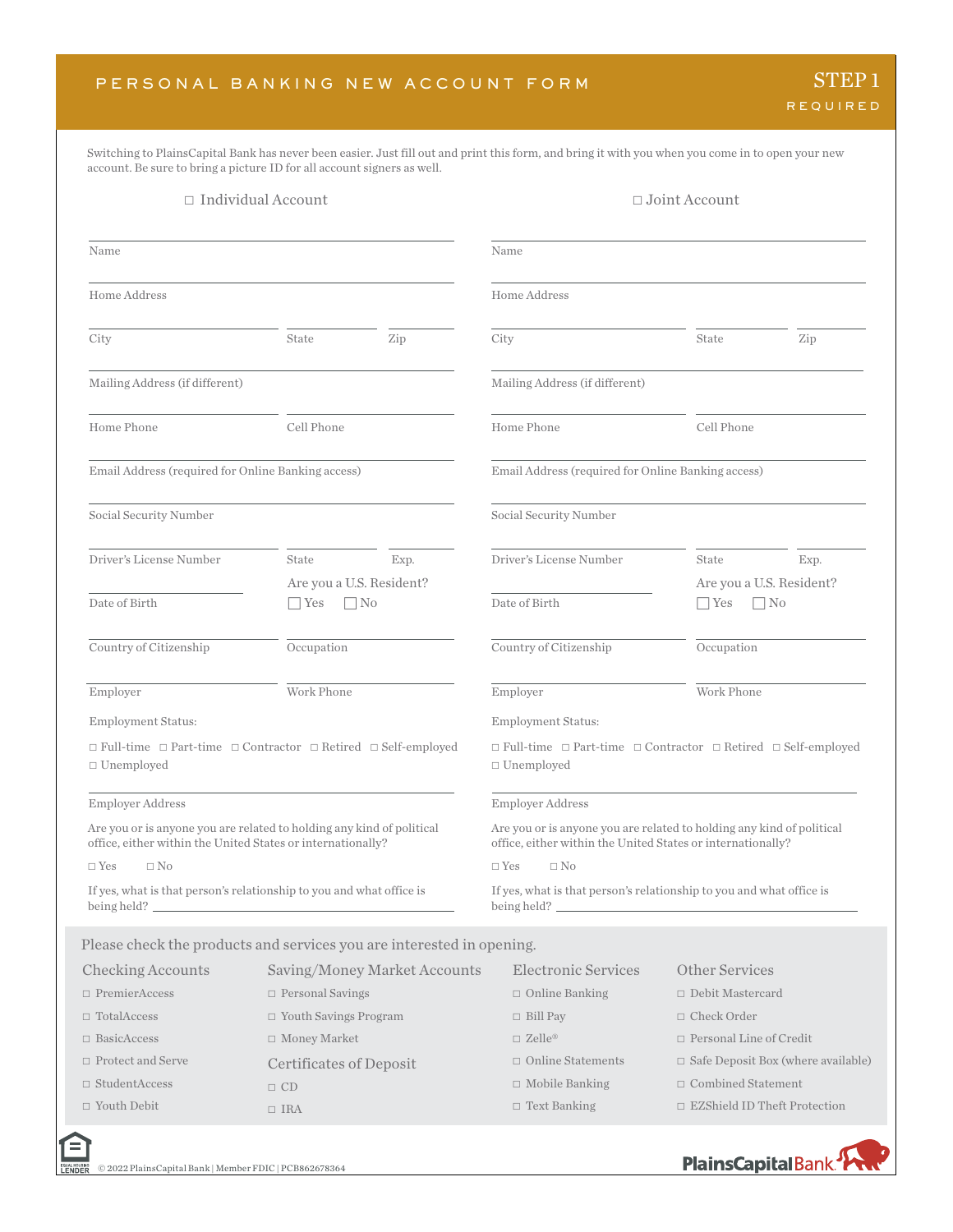## Customer Security Questions

| <b>Required:</b> What is your mother's maiden name?                | Answer                                                                                    |
|--------------------------------------------------------------------|-------------------------------------------------------------------------------------------|
| Choose one and provide an answer.                                  |                                                                                           |
| $\Box$ What was your childhood nickname?                           |                                                                                           |
| $\Box$ What was the name of your first pet?                        |                                                                                           |
| $\Box$ What is your father's middle name?                          |                                                                                           |
| $\Box$ In what city were you born?                                 |                                                                                           |
| $\Box$ What was your high school mascot?                           |                                                                                           |
| $\Box$ What is your mother's birth year?                           |                                                                                           |
| $\Box$ Who was your favorite teacher?                              |                                                                                           |
| $\Box$ What was your first job?                                    | <u> 1989 - Johann Barn, amerikansk politiker (d. 1989)</u>                                |
| $\Box$ What is the last name of your first teacher?                |                                                                                           |
| $\Box$ What was the make of your first car?                        |                                                                                           |
| $\Box$ What school did you attend in 6th grade?                    |                                                                                           |
| $\Box$ What is the middle name of your oldest sibling?             | the control of the control of the control of the control of the control of                |
| $\square$ In what city did you meet your spouse/significant other? | the control of the control of the control of the control of the control of the control of |
| $\Box$ Customer defined questions                                  |                                                                                           |
|                                                                    |                                                                                           |



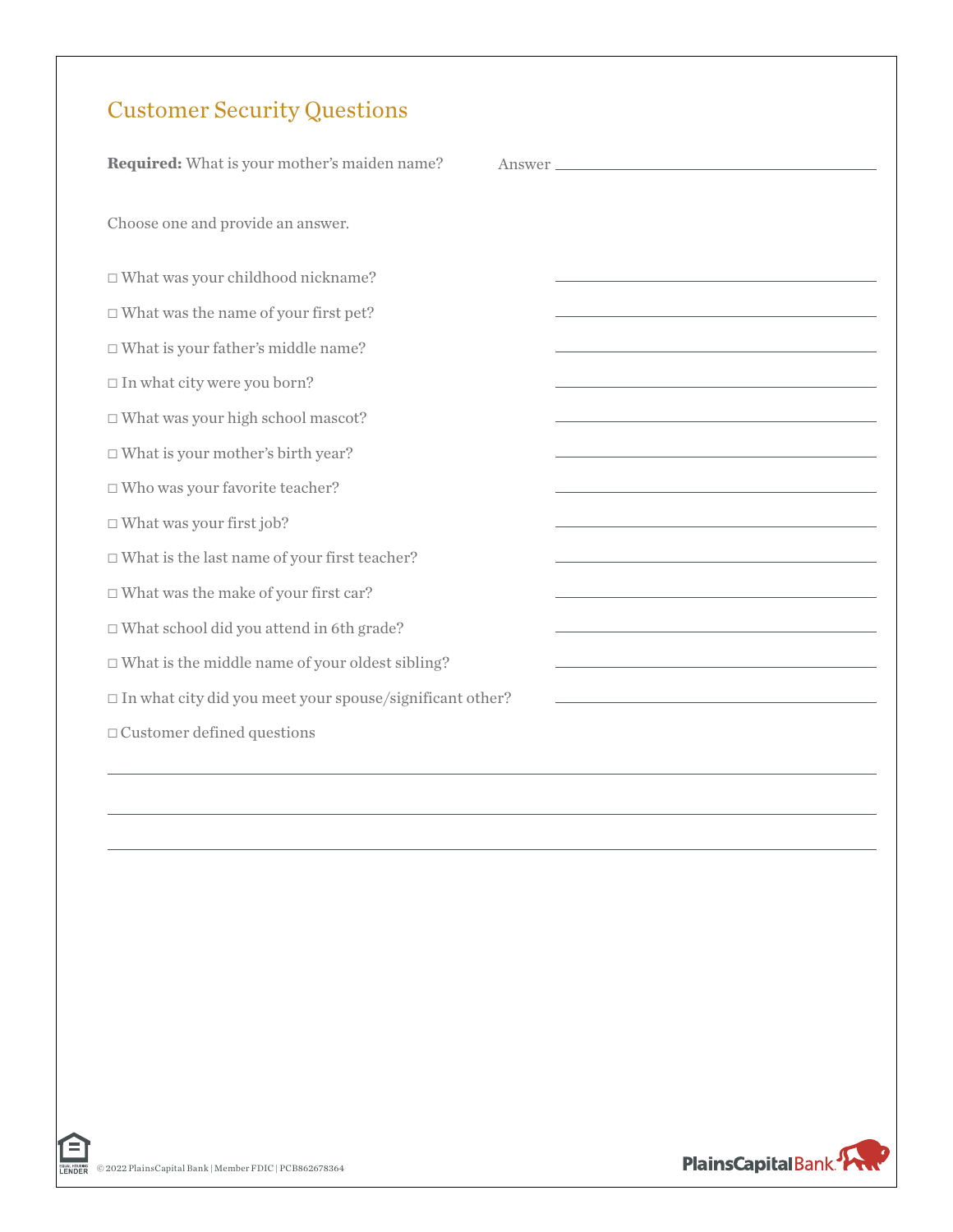## New Account Questionnaire

Will the account be used to deposit or withdrawal more than \$5,000 in cash per week?

 $\Box$  Yes  $\Box$  No

If yes, please identify the source of the funds and/or the purpose of the withdrawals.

Will the account be used to engage in transactions to or from foreign countries?

 $\Box$  Yes  $\Box$  No

If yes, what is the source and purpose of the transactions to or from foreign countries and with which countries will the transactions be conducted.

Will the account be used to conduct recurring multiple wire transfers per week?

 $\Box$  Yes  $\Box$  No

If yes, identify the purpose of the wire transfers and name(s) of the individuals/business with whom they are to be conducted.



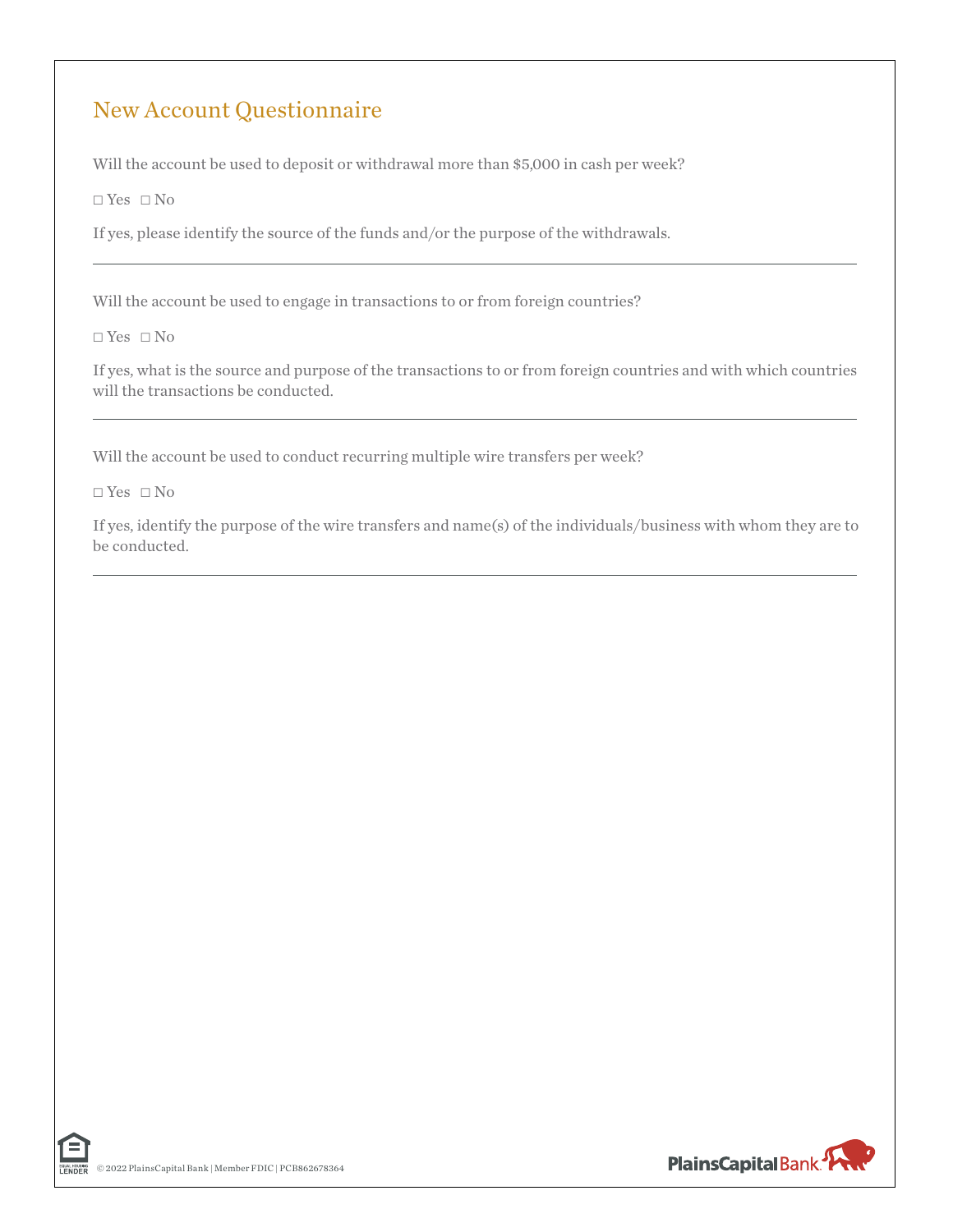## Uniform Single-Party or Multiple-PartyAccount Selection Form Notice

INSTRUCTIONS: The type of account you select may determine how property passes on your death. Your will may not control the disposition of funds held in some of the following accounts. You may choose to designate one or more convenience signers on an account, even if the account is not a convenience account. A designated convenience signer may make transactions on your behalf during your lifetime, but does not own the account during your lifetime. The designated convenience signer owns the account on your death only if the convenience signer is also designated as a P.O.D. payee or trust account beneficiary.

Select one of the following accounts by placing your initials to the left of the account you selected:

Single-Party Account without "P.O.D." (Payable on Death) Designation

Enter the name of the party

Enter the name(s) of the convenience signer(s), if you want one or more convenience signers on this account

Single-Party Account with "P.O.D" (Payable on Death) Designation. The party to the account owns the account. On the death of the party, ownership of the account passes to the P.O.D. beneficiaries of the account. the account is not a part of the party's estate.

Enter the name of the party

Enter the name or names of the P.O.D. beneficiaries

Enter the name(s) of the convenience signer(s), if you want one or more convenience signers on this account

Multiple-Party Account with Right of Survivorship. The parties to the account own the account in proportion to the parties' net contributions to the account. The financial institution may pay any sum in the account to the party at any time. On the death of the party, the party's ownership of the account passes to the surviving parties.

Enter the names of the parties

Enter the name(s) of the convenience signer(s), if you want one or more convenience signers on the account

Multiple-Party Account with Right of Survivorship and P.O.D. (Payable on Death) Designation. The parties to the account own the account in proportion to the parties' net contributions to the account. The financial institution may pay any sum in the account to ta party at any time. On the death of the last surviving party, the ownership of the account passes to the P.O.D beneficiaries.

PlainsCapitalBank<sup>3</sup>

Enter the names of the parties

Enter the names of the P.O.D. beneficiaries

Enter the name(s) of the convenience signer(s), if you want one or more convenience signers on ths account

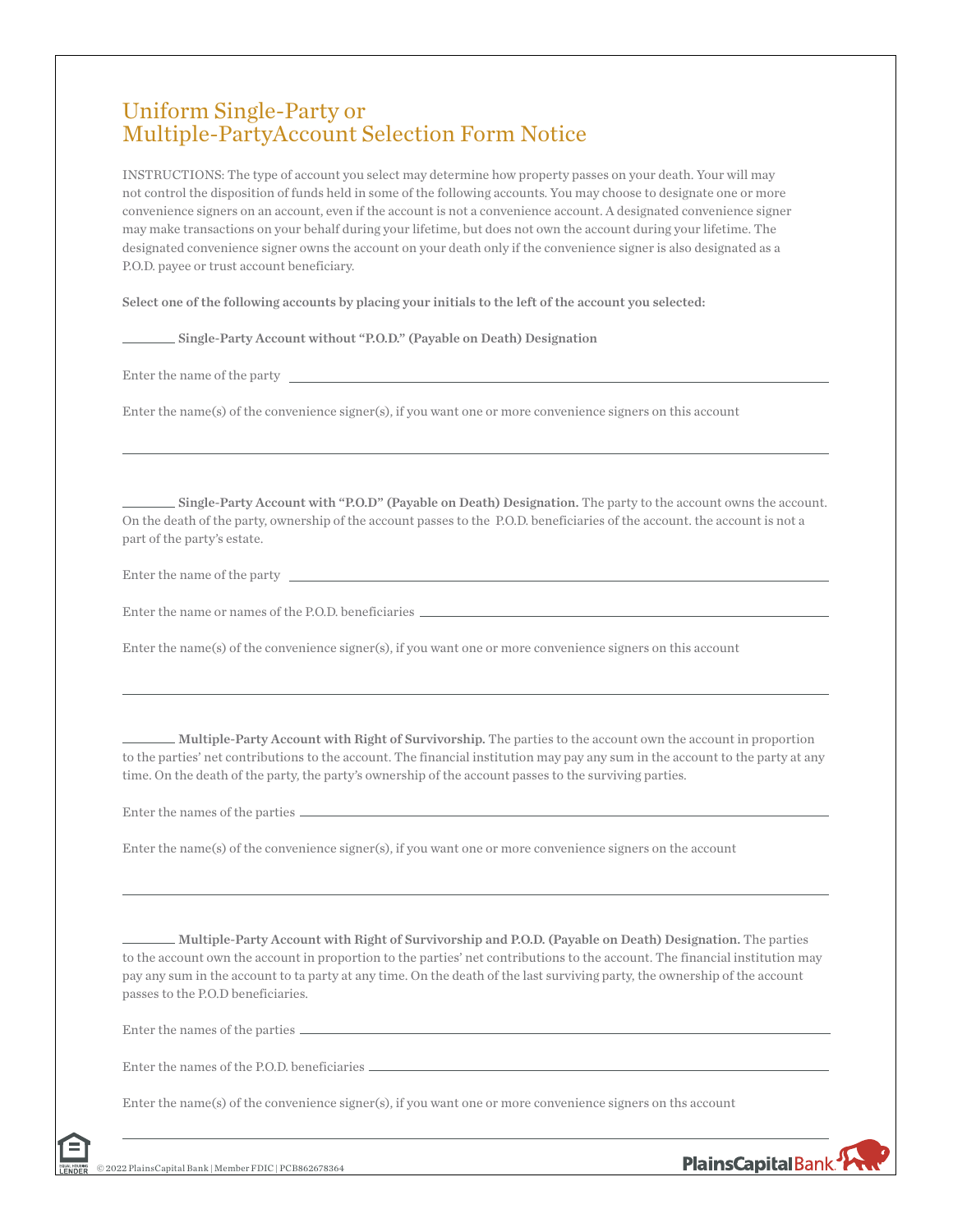#### Trust Account

The parties named as a trustees to the account own the account in proportion to the parties' net contributions to the account. A trustees may withdraw funds from the account. A beneficiary may not withdraw funds from the account before all trustees are deceased. On the death of the last surviving trustees, the ownership of the account passes to the beneficiary. The trust account is not a part of a trustee's estate and does not pass under the trustee's will or by intestacy, unless the trustee survives all the beneficiaries and all other trustees.

Enter the name or names of the beneficiaries

Enter the name(s) of the convenience signer(s), if you want one or more convenience signers on this account

Acknowledgement: I acknowledge that I have read each paragraph of this Notice, and have received disclosure of the ownership rights to the accounts listed above. I have placed my initials to the left of the account type that I want.

| Customer's Signature                | Customer's Printed Name |                                              | Date |
|-------------------------------------|-------------------------|----------------------------------------------|------|
| Customer's Signature                | Customer's Printed Name |                                              | Date |
| Customer's Signature                | Customer's Printed Name |                                              | Date |
| Customer's Signature                | Customer's Printed Name |                                              | Date |
|                                     |                         |                                              |      |
|                                     |                         |                                              |      |
|                                     |                         |                                              |      |
|                                     |                         |                                              |      |
|                                     |                         |                                              |      |
| FOR OFFICE USE ONLY:<br>ACCOUNT NO. |                         | $\begin{tabular}{c} \bf{DATE} \end{tabular}$ |      |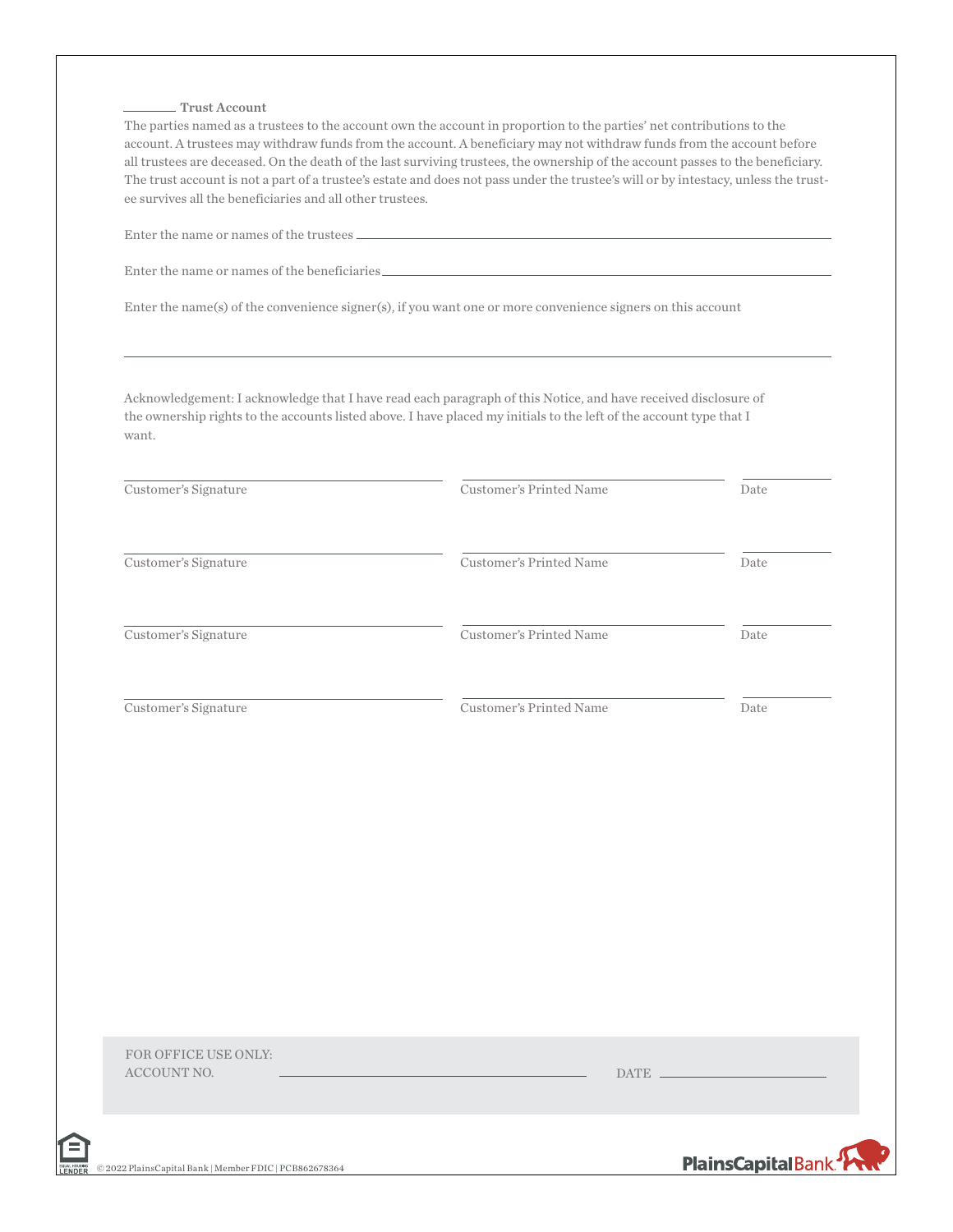|                             | Name of Company Making Direct Deposit                                         |                                                                                                                                                                                                 |             |     |
|-----------------------------|-------------------------------------------------------------------------------|-------------------------------------------------------------------------------------------------------------------------------------------------------------------------------------------------|-------------|-----|
| Address                     |                                                                               | City                                                                                                                                                                                            | State       | Zip |
|                             | To Whom It May Concern:                                                       | I would like to establish a direct deposit of my income into my PlainsCapital Bank account as instructed below.                                                                                 |             |     |
| Please:                     | $\Box$ Create A New Direct Deposit                                            | □ Change My Current Direct Deposit                                                                                                                                                              |             |     |
| <b>Personal Information</b> |                                                                               |                                                                                                                                                                                                 |             |     |
| Last Name                   |                                                                               | First Name                                                                                                                                                                                      | Middle Name |     |
| <b>Street Address</b>       |                                                                               | City                                                                                                                                                                                            | State       | Zip |
| Home Phone                  |                                                                               | Work Phone                                                                                                                                                                                      |             |     |
|                             |                                                                               |                                                                                                                                                                                                 |             |     |
|                             | PlainsCapital Account Information                                             |                                                                                                                                                                                                 |             |     |
| Bank Name:                  | PlainsCapital Bank                                                            |                                                                                                                                                                                                 |             |     |
| Routing Number: 111322994   |                                                                               |                                                                                                                                                                                                 |             |     |
|                             |                                                                               |                                                                                                                                                                                                 |             |     |
|                             |                                                                               |                                                                                                                                                                                                 |             |     |
| Authorization               |                                                                               |                                                                                                                                                                                                 |             |     |
| I authorize __              | remain in effect until I have given written notice to terminate this service. | (company) to make deposits directly to my PlainsCapital Bank account as<br>indicated above and to make any adjustments for credit made in error to my account as necessary. This authority will |             |     |
| Signature                   |                                                                               | Date                                                                                                                                                                                            |             |     |
|                             |                                                                               |                                                                                                                                                                                                 |             |     |
|                             |                                                                               | ATTACH VOIDED CHECK OR DEPOSIT SLIP HERE                                                                                                                                                        |             |     |
|                             |                                                                               | When you receive your new checks from PlainsCapital Bank, attach a                                                                                                                              |             |     |
|                             |                                                                               | preprinted voided check or preprinted deposit slip from your new PlainsCapital                                                                                                                  |             |     |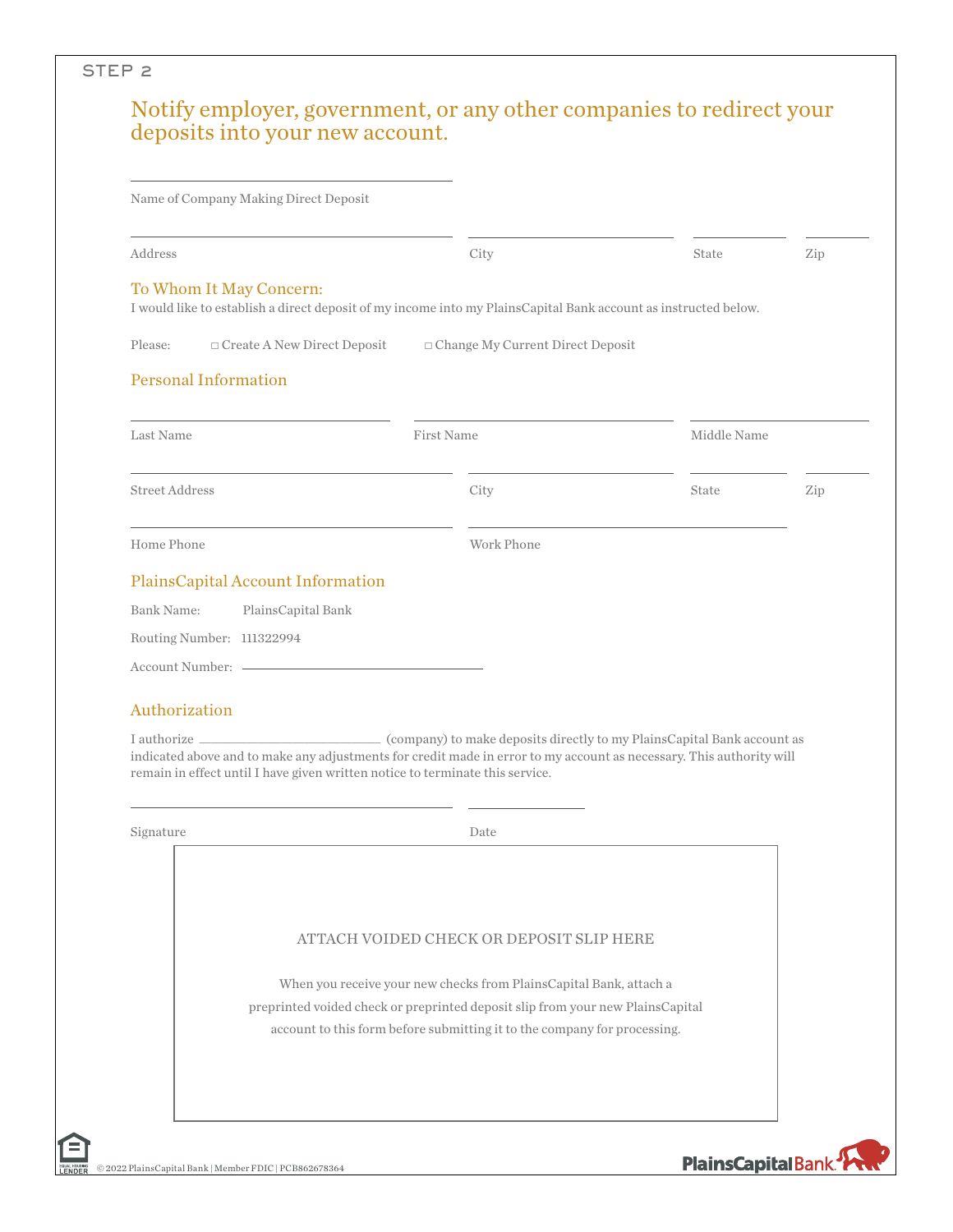## Change information for automatic payments to be debited from your new account

#### To Whom It May Concern:

STEP 3

I would like to establish an automatic payment as instructed below.

Please: □ Create a New Automatic Payment □ Change My Current Automatic Payment

### Personal Information

| Last Name                                                   | <b>First Name</b> |                         | Middle Name                                     |       |     |
|-------------------------------------------------------------|-------------------|-------------------------|-------------------------------------------------|-------|-----|
| <b>Street Address</b>                                       |                   | City                    |                                                 | State | Zip |
| Home Phone                                                  |                   | Work Phone              |                                                 |       |     |
| <b>Payment Information</b>                                  |                   |                         |                                                 |       |     |
| Name of Payee<br>$\Box$ Debit My PlainsCapital Bank Account |                   | Account Number of Payee | $\Box$ Charge My Plains Capital Bank Debit Card |       |     |
| Routing Number: 111322994                                   |                   |                         | Card Number:                                    |       |     |
| Account Number:                                             |                   |                         | Expiration Date:                                |       |     |

Note: Attach a voided check or deposit slip below.

#### Authorization

I authorize \_\_\_\_\_\_\_\_\_\_\_\_\_\_\_\_\_\_\_\_\_\_\_\_\_\_\_\_\_\_\_ (payee) to initiate payments from my PlainsCapital Bank account as indicated above and to make adjustments for any debit made in error if necessary. This authority will remain in effect until I have given written notice to terminate this service.

Signature Date

# FOR ACCOUNT DEBIT, ATTACH VOIDED CHECK OR DEPOSIT SLIP HERE When you receive your new checks from PlainsCapital Bank, attach a preprinted voided check or preprinted deposit slip from your new PlainsCapital account to this form before submitting it to the payee for processing.

PlainsCapitalBank